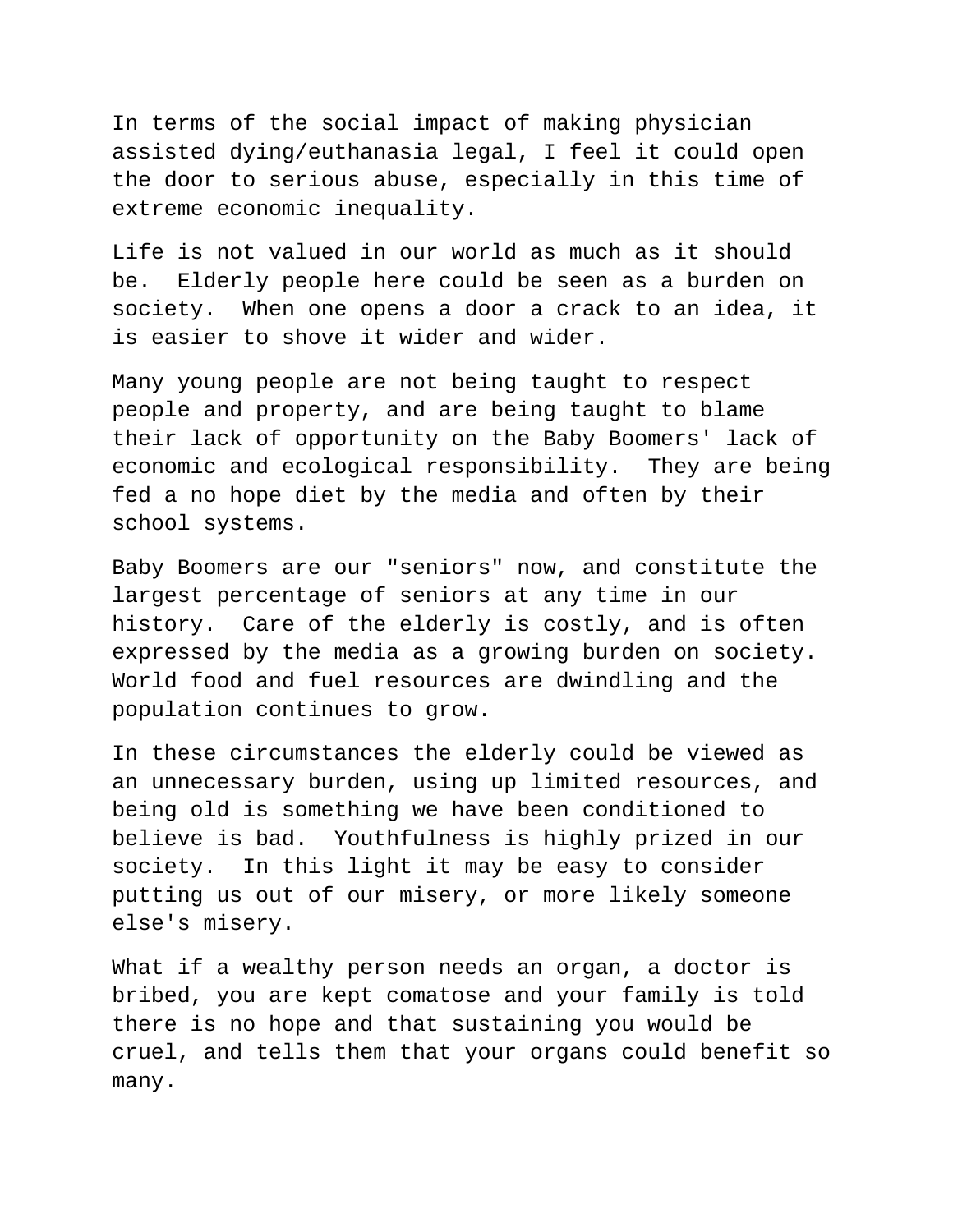Medical costs are rising and medical resources are diminishing - or so we are told.

Euthanasia is a Pandora's Box that I don't want to open, but if we open it, it should be opened with caution. Slopes do have a downward slide, don't they?

I feel strongly that systems of Palliative care need to be put in place for everyone. As of now for 70-80% of Canadians palliative care is not available, that is unconscionable. This puts people at great risk of taking their own lives, or seeking out other places where they can get this service. Once all aspects of palliative care have been tried only then should the person have the right to ask for assisted dying.

I also feel strongly that the physician who gives the approval for assistance to die should not be the doctor who is carrying it out. Once the person is dead, they cannot tell us whether they chose this route or not, so having an uninvolved physician carry out the act is another way of protecting the patient from abuse.

In terms of organ donations, the person should have filled out and signed - or have signed for them by an uninvolved witness if they are unable to sign - to ensure that their organs will not been taken without their authority, that is killed for their organs.

The issue of doctors having to carry out assisted death is another concern. If a doctor says it is against my conscience, morals, religion or whatever their reason is, he or she should not be forced to, nor should he or she have to refer the patient to someone who will, as that is like assisting the person to end their life anyway.